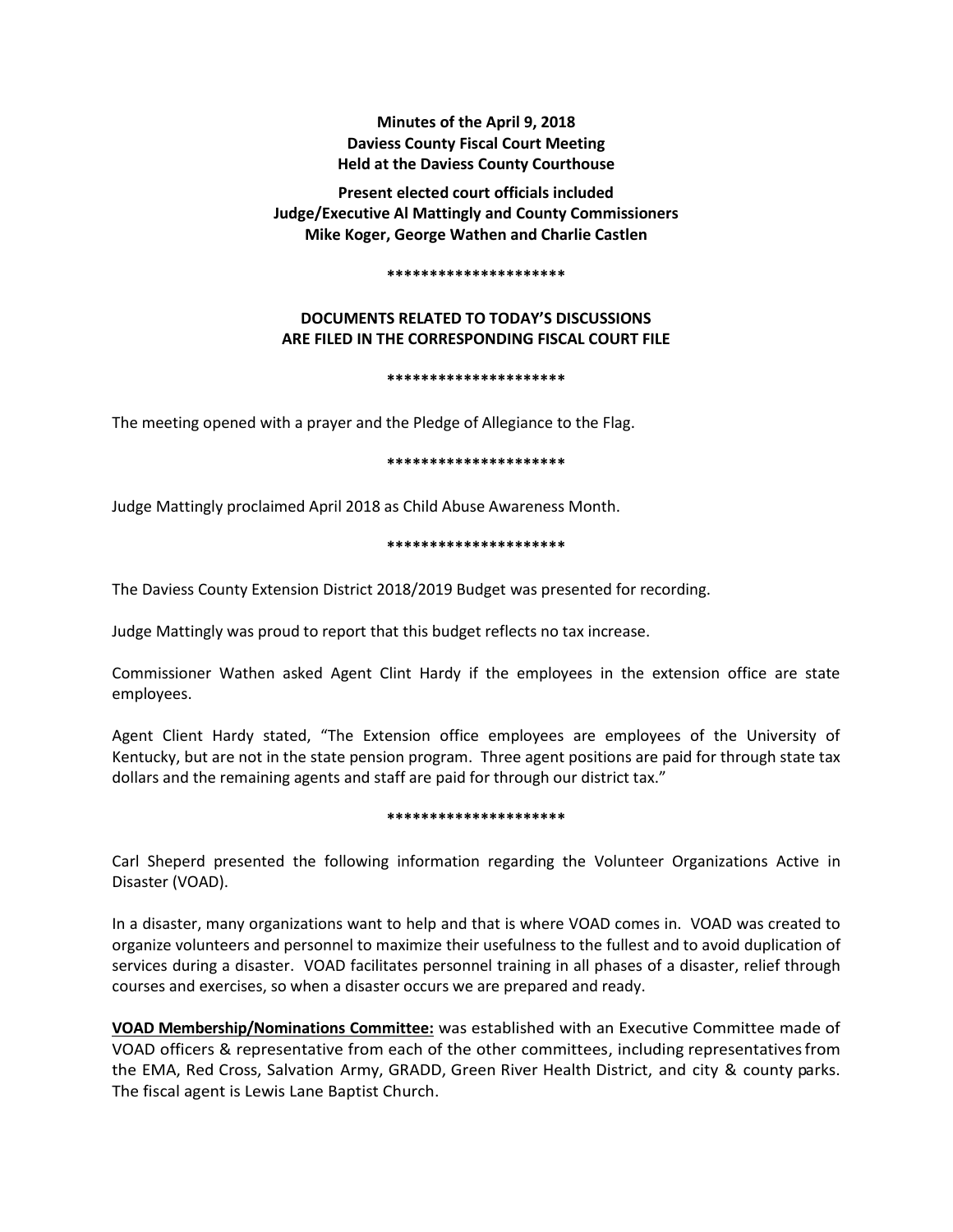# **VOAD HISTORY/STRUCTURE:**

Daviess County VOAD was formed in Sept. 2010, through the efforts of DCEMA and the Kentucky State VOAD office. In a disaster, EMAactivates VOADby contacting theVOADChair/ViceChair. VOAD includes groups of local volunteer organizations, primarily churches, service clubs and nonprofit governmental agencies. VOAD was initially charged with taking care of the two biggest distractions EMA has when responding to a disaster: Volunteers showing up wanting to help and truckloads of supplies arriving unannounced. To solve these issues the following committees were formed:

- **Volunteer Reception Center** volunteers are processed and sent to serve those in need. First Presbyterian Church has accepted this task and have over 40 fully trained and tested personnel to perform this valuable service. Trinity Episcopal Church is there backup.
- **Donations In Kind/Emergency Distribution Center**: Upon receiving donations, Lewis Lane Baptist Church shall sort and distribute donations as necessary.

In addition to the above, the following committees were also established:

- **Sheltering Committee:** Red Cross was congressionally mandated to provide sheltering in disasters, but over the past years, reorganization has reduced KY offices to Louisville, Paducah and Owensboro, covering 23 counties. Obviously spread too thin during a single disaster, they would quickly become overwhelmed during a catastrophic, multiple disaster event. Therefore, VOAD has been tasked with setting up and operating shelters for the first 72 hours following a disaster or until Red Cross sends personnel and supplies.
- **Call Center Committee:** Trained telephone operators answer calls from the general public with disaster related information and log calls according to established priorities. Calls for help are forwarded to the on-duty VOAD officer for prioritization and action. Current operators are furnished by The Church of Jesus Christ of Latter-day Saints and the Catholic Church.

VOAD is in the process of forming the following two committees:

- **Food Committee:** Oversight of meal prep and delivery to shelters, first responders, and volunteers. This committee will also coordinate mobile kitchens and identify churches with kitchens large enough to accomplish their purpose.
- **Long-Term Recovery Committee**: They should include and cover government, private sector, social services, faith-based units, and economic & cultural diversity. They manage areas of administration, construction management, communications, case management, donations management, and spiritual care.
- **Subcommittees** Special Access Needs Committee and Animal/Pet Committee

In the near future, VOAD would like to complete more shelter surveys & agreements, train shelter teams in disaster exercises, staff and organize the Food Committee, establish the Long-Term Recovery Team, and obtain electrical back-ups for shelters.

The court recognized Mr. Sheperd and the entire VOAD team for their commitment to the safety and well-being of all Daviess County citizens.

# **\*\*\*\*\*\*\*\*\*\*\*\*\*\*\*\*\*\*\*\*\***

County Treasurer Jim Hendrix presented the Treasurer's Report for February 2018.

**\*\*\*\*\*\*\*\*\*\*\*\*\*\*\*\*\*\*\*\*\***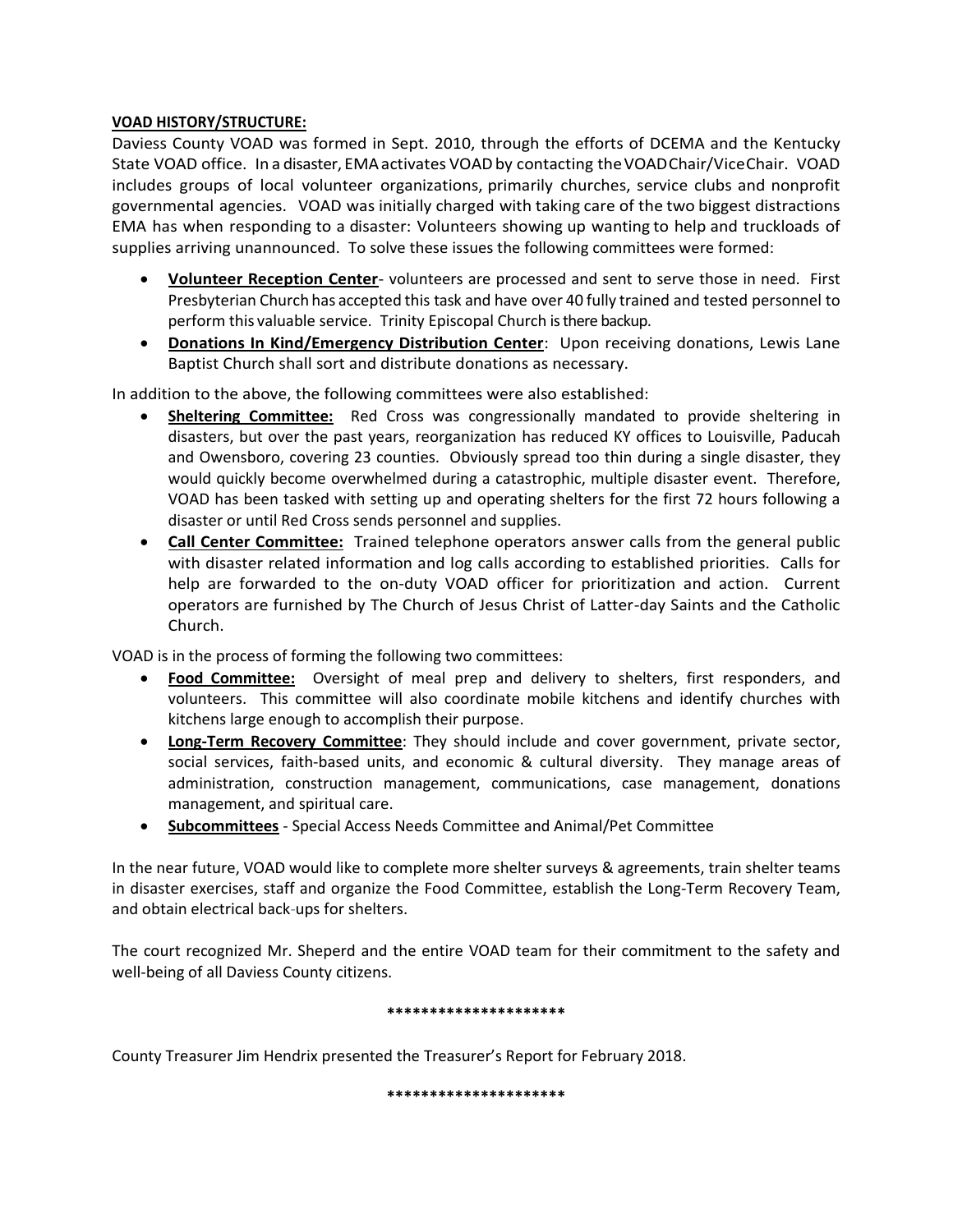Minutes of the March 13, 2018 court meeting were submitted to fiscal court members for review prior to today's meeting and on a motion of Commissioner Koger, seconded by Commissioner Castlen with all the Court concurring said Minutes were approved and signed.

### **\*\*\*\*\*\*\*\*\*\*\*\*\*\*\*\*\*\*\*\*\***

**By a motion of Commissioner Castlen, seconded by Commissioner Wathen,** the court considered for approval all Claims for all Departments.

**Without further discussion, Judge/Executive Mattingly called for a vote on the motion. All members of the court voted in favor; motion passed.** 

## **\*\*\*\*\*\*\*\*\*\*\*\*\*\*\*\*\*\*\*\*\***

**By a motion of Commissioner Wathen, seconded by Commissioner Castlen,** the court considered for approval; **Resolution 04-2018** regarding Transportation of Non-Public School Students.

Mr. Hendrix stated, "This is an annual resolution regarding our participation in the state reimbursed program to recoup a percentage of the cost the county incurred to transport non-public schools students."

Judge Mattingly noted that in the state's upcoming transportation budget this program was cut, but due to a great deal of public backlash, the funding was restored. He also noted that this general assembly has yet to pass the transportation budget and it was not a part of today's governor's veto of the state budget.

**Without further discussion, Judge/Executive Mattingly called for a vote on the motion. All members of the court voted in favor; motion passed.** 

# **\*\*\*\*\*\*\*\*\*\*\*\*\*\*\*\*\*\*\*\*\***

**By a motion of Commissioner Koger, seconded by Commissioner Castlen,** the court considered for approval; MOA with the Kentucky Transportation Cabinet (KTC) and Daviess County Detention Center regarding a KTC Work Program.

David Smith stated, "Last year, the Department of Highways (DOH) met with former Jailer David Osborne and they asked if he would be agreeable to reinstituting this program. Due to numerous budget cuts over the years, the DOH sees a significant struggle in order to maintain state right-of-ways. With this program, DOH could utilize county inmates to perform right-of-way maintenance and in exchange, the DOH will pay the salary and related costs associated with the jail providing a deputy jailer to oversee the inmates while they work. It is really a win-win."

Judge Mattingly stated, "The difference in the prior discontinued program was that DOH provided the oversight and in this modified program, the jail will provide qualified personnel to oversee the inmates."

**Without further discussion, Judge/Executive Mattingly called for a vote on the motion. All members of the court voted in favor; motion passed.**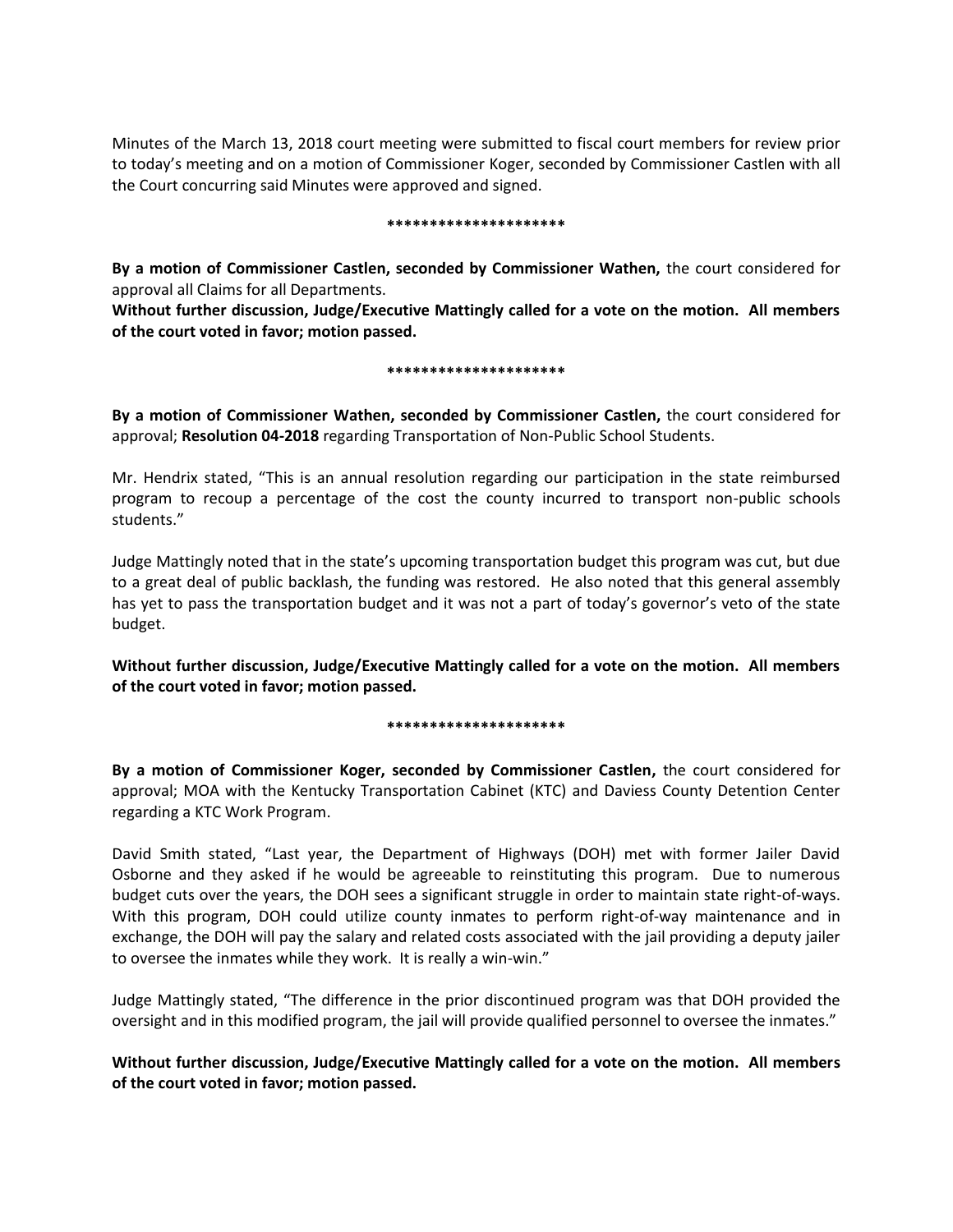#### **\*\*\*\*\*\*\*\*\*\*\*\*\*\*\*\*\*\*\*\*\***

**By a motion of Commissioner Castlen, seconded by Commissioner Wathen,** the court considered for approval; Advertise:

- **Bid No. 05-2018:** Gas System Expansion Construction Project (Landfill)
- **Bid No. 06-2018:** Bulk Delivered Fuels (Annual)
- **Bid No. 07-2018:** Ready-Mix Concrete (Annual)
- **Bid No. 08-2018:** Culvert Pipe (Annual)
- **Bid No. 09-2018:** Crushed Limestone (Annual)
- **Bid No. 10-2018:** Tire Repair & Maintenance Services (Annual)
- **Bid No. 11-2018:** Janitorial Services for County Administrative Facilities (Annual)
- **Bid No. 12-2018:** Janitorial Services for Morton J. Holbrook Judicial Center (Annual)

**Without further discussion, Judge/Executive Mattingly called for a vote on the motion. All members of the court voted in favor; motion passed.** 

## **\*\*\*\*\*\*\*\*\*\*\*\*\*\*\*\*\*\*\*\*\***

**By a motion of Commissioner Wathen, seconded by Commissioner Koger,** the court considered for approval; Hire Larry Worth, Matthew Terry and Alexis Ambs as seasonal Park Attendants effective upon successful completion of pre-employment screenings.

**Without further discussion, Judge/Executive Mattingly called for a vote on the motion. All members of the court voted in favor; motion passed.** 

# **\*\*\*\*\*\*\*\*\*\*\*\*\*\*\*\*\*\*\*\*\***

**By a motion of Commissioner Wathen, seconded by Commissioner Castlen,** the court considered for approval; Appoint Laurel Beatty (13-2018) to the **Daviess Co. Parks Board** - TERM: 4/9/2018 – 4/01/2021.

**Without further discussion, Judge/Executive Mattingly called for a vote on the motion. All members of the court voted in favor; motion passed.** 

### **\*\*\*\*\*\*\*\*\*\*\*\*\*\*\*\*\*\*\*\*\***

**By a motion of Commissioner Castlen, seconded by Commissioner Koger,** the court considered for approval; Appoint Carlin Gregory (10-2018) to the **Ohio County Water Board** - TERM: 4/01/2018 – 4/01/2022.

**Without further discussion, Judge/Executive Mattingly called for a vote on the motion. All members of the court voted in favor; motion passed.** 

# **\*\*\*\*\*\*\*\*\*\*\*\*\*\*\*\*\*\*\*\*\***

# **Comments:**

Henderson County Judge/Executive Brad Schneider thanked the court for graciously authorizing and allowing the citizens of Henderson a reduced landfill rate for home damage debris following the recent flooding. He emphasized his county's sincerity to return the favor if ever possible.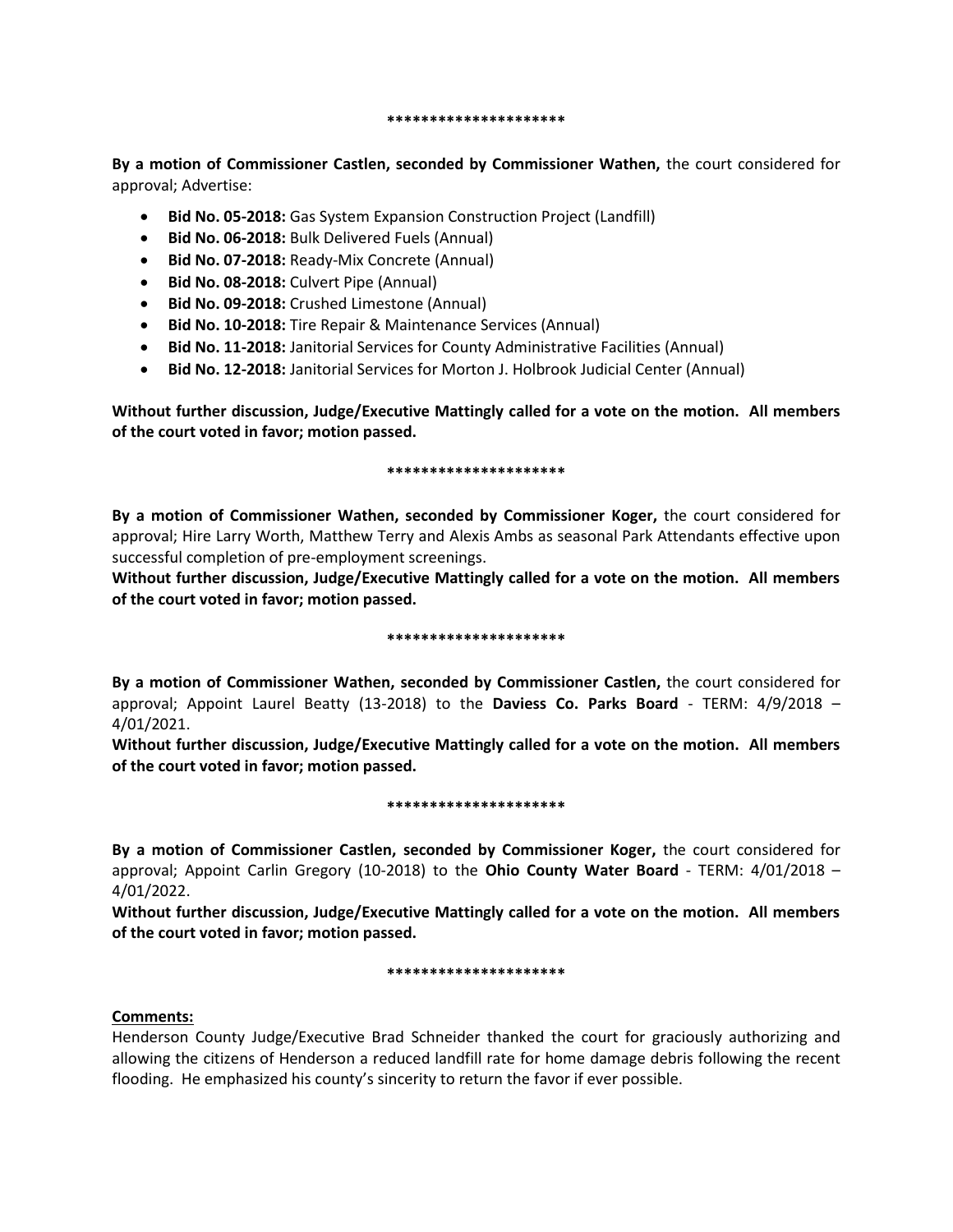The court members thanked Judge/Executive Schneider for taking time personally come and deliver the message of appreciation.

Commissioner Castlen has received community concerns regarding the poor condition of various county roads. He encouraged citizens to please be patient as the recent floods have caused numerous roads to need repaired. The County Engineer has assured us that road crews are working diligently to repair all county roads in need. Judge Mattingly noted that prior to the recent flooding our county roads were, for the most part, in good condition. He also said, at one time during the flooding, the county had over 100 roads covered by flood waters, some not once, but twice.

Judge Mattingly noted that HB 166 failed to pass even though at a recent court meeting, strong marijuana supporter Daniel Sosh told the court and the public that he guaranteed the state's passage of HB 166 - legalizing (medical) marijuana. Judge Mattingly thought Congressman Bret Guthrie handled himself very well as he took quite a lashing from a couple of those folks.

"At one time," said Judge Mattingly, "the general assembly passed a bill that would phase in pension increases, but was then vetoed by the governor. In order to balance the budget, the general assembly then found it expedient to pass a tax increase on sundry services, followed by tax rebates and both the budget and revenue bills were ultimately vetoed by the governor. So, I don't know what is going on up there. Tomorrow, I intend to travel to Frankfort with a number of folks from KACo as well as other Judge/Executives, Commissioners, and Magistrates in hopes of speaking to the governor's chief of staff to convey how important we believe it is to all local governments that pension increases be phased in. If not, some local governments will simply be forced into bankruptcy. We are not denying the cost exists nor are we denying that we don't have a dog in the fight. "

The Friendly Village sewer extension construction bids will be opened April 25, 2018. Judge Mattingly noted, "To put this project in perspective, 5.3 miles of sewer pile will be installed."

Judge Mattingly anticipates the issue of a needle exchange program coming before local governments. He stated, "As a Health Department Board member and your Judge/Executive I plan to support this initiative because it is Daviess County Fiscal Court's responsibility to protect public health. He does not believe a needle exchange program will increase illegal drug use, but rather, it has been proven that these programs have reduced the spreading of blood-borne diseases such as hepatitis. As this program must receive a favorable vote by local governments, there will be ample time for public comments."

#### **\*\*\*\*\*\*\*\*\*\*\*\*\*\*\*\*\*\*\*\*\***

Without objection, Judge/Executive Mattingly adjourned the meeting. **SO ORDERED THAT COURT STAND ADJOURNED.**

| Judge/Executive: | Commissioner:                           |  |
|------------------|-----------------------------------------|--|
| Commissioner:    | $\mathbb{Z}_{\mathbb{Z}}$ Commissioner: |  |

I, duly appointed Clerk of the Daviess County Fiscal Court, do hereby certify that the above Minutes for the corresponding Order Book were approved by the members of the Daviess County Fiscal Court at the regular session of said Court on this  $17<sup>th</sup>$  day of April 2018.